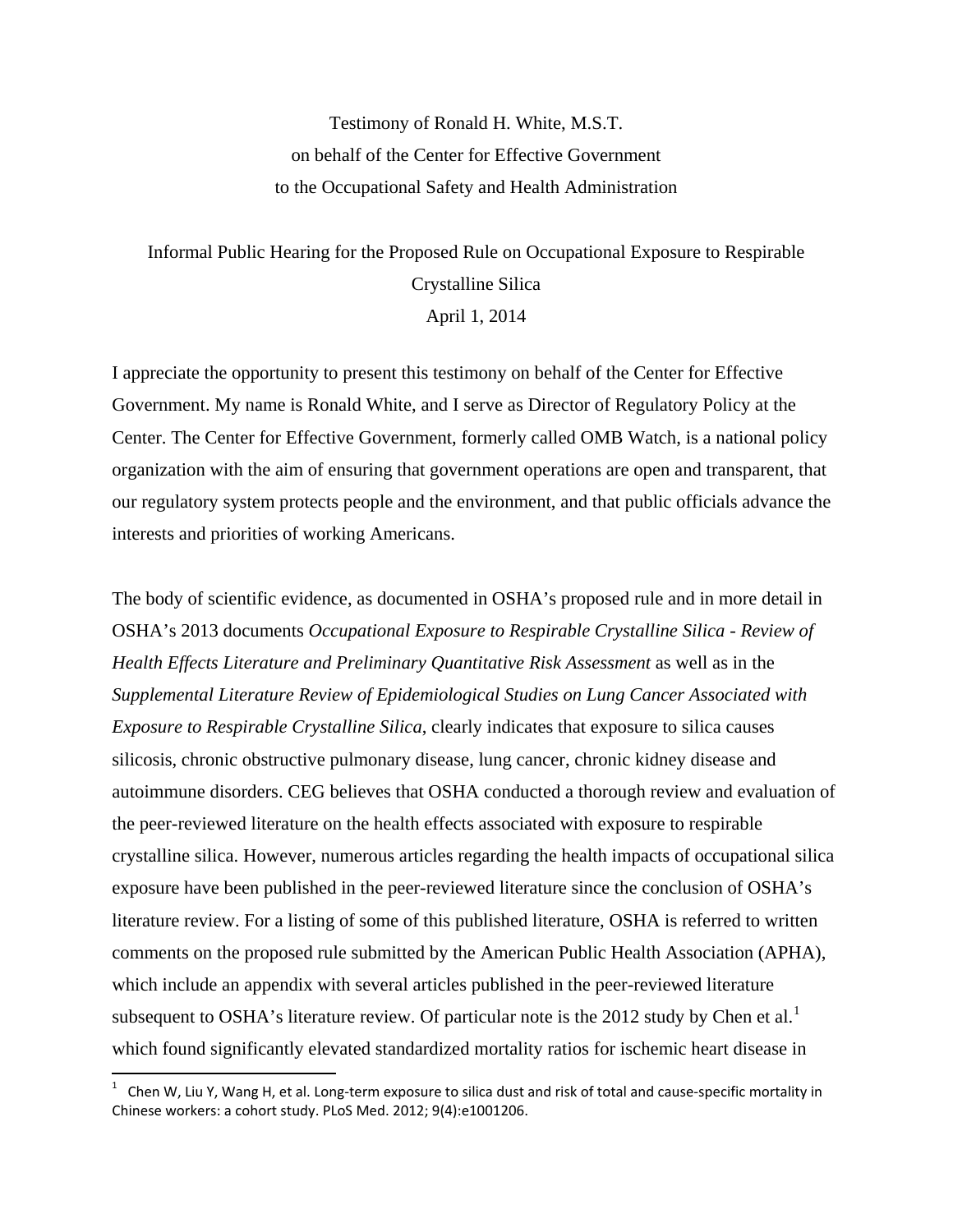silica-exposed workers. The authors conclude that "long-term silica dust exposure was associated with substantially increased mortality among Chinese workers. The increased risk was observed not only for deaths due to respiratory diseases and lung cancer, but also for deaths due to cardiovascular disease". This finding of an association between silica exposure and increased risk of IHD mortality or incidence, also reported in studies by Steenland and Sanderson  $(2001)^2$  $(2001)^2$  $(2001)^2$ , Weiner et al.<sup>[3](#page-1-1)</sup> (2007), Lu and Zhang (2012)<sup>[4](#page-1-2)</sup> expands the scope of adverse health effects of potential concern from exposure to silica.

The risk of death from silica exposures permitted under the current standards is clearly significant. OSHA's risk assessment indicates that there is a "very high level of risk remaining at the PEL" for adverse health effects from diseases even at the proposed 50  $\mu$ g/m<sup>3</sup> level. OSHA's risk assessment estimates a remaining lifetime excess risk of death associated with silica exposure of 6-26 lung cancer deaths per one thousand workers, 43 deaths from non-malignant respiratory disease (including silicosis) per one thousand workers, and 32 deaths from renal disease per one thousand workers. These risk levels are well in excess of the benchmark of 1/1,000 excess risk over a working lifetime that OSHA has used for other health standards and strongly underscores the need for an action level (AL) set at a substantially lower exposure level to minimize the unavoided health impacts. CEG supports adoption of the proposed the 50  $\mu$ g/m<sup>3</sup> PEL based on OSHA's current assessment of the feasibility of controls to achieve this level of exposure, though we note that a threshold limit value equivalent to 25  $\mu$ g/m<sup>3</sup> (0.025 mg/m3, TWA) was set in 2006 by the American Conference of Government Industrial Hygienists and this exposure limit for silica has been adopted by several international countries (e.g., Japan, Italy, and the Canadian provinces of Alberta, Nova Scotia and Saskatchewan). Compared to the current silica PEL of 100  $\mu$ g/m<sup>3</sup>, the proposed 50  $\mu$ g/m<sup>3</sup> PEL will prevent over 16,000 silicarelated fatalities and more than 28,000 serious illnesses over a 45-year working life, or more than 350 deaths and 630 illnesses annually.

<span id="page-1-0"></span><sup>&</sup>lt;sup>2</sup> Steenland K, Sanderson W. Lung cancer among industrial sand workers exposed to crystalline silica. Am J Epidemiol 2001;153:695–703.<br><sup>3</sup> Weiner J, Barlow L, Sjogren B. Ischemic heart disease mortality among miners and other potentially silica-exposed

<span id="page-1-1"></span>workers. Am J Ind Med. 2007; Jun;50(6):403-8.<br><sup>4</sup> Lu Y, Zhang M. [Cohort study of ischemic heart disease among 1817 workers in a foundry]. 2012 Sep;41(5):824-

<span id="page-1-2"></span><sup>30.</sup>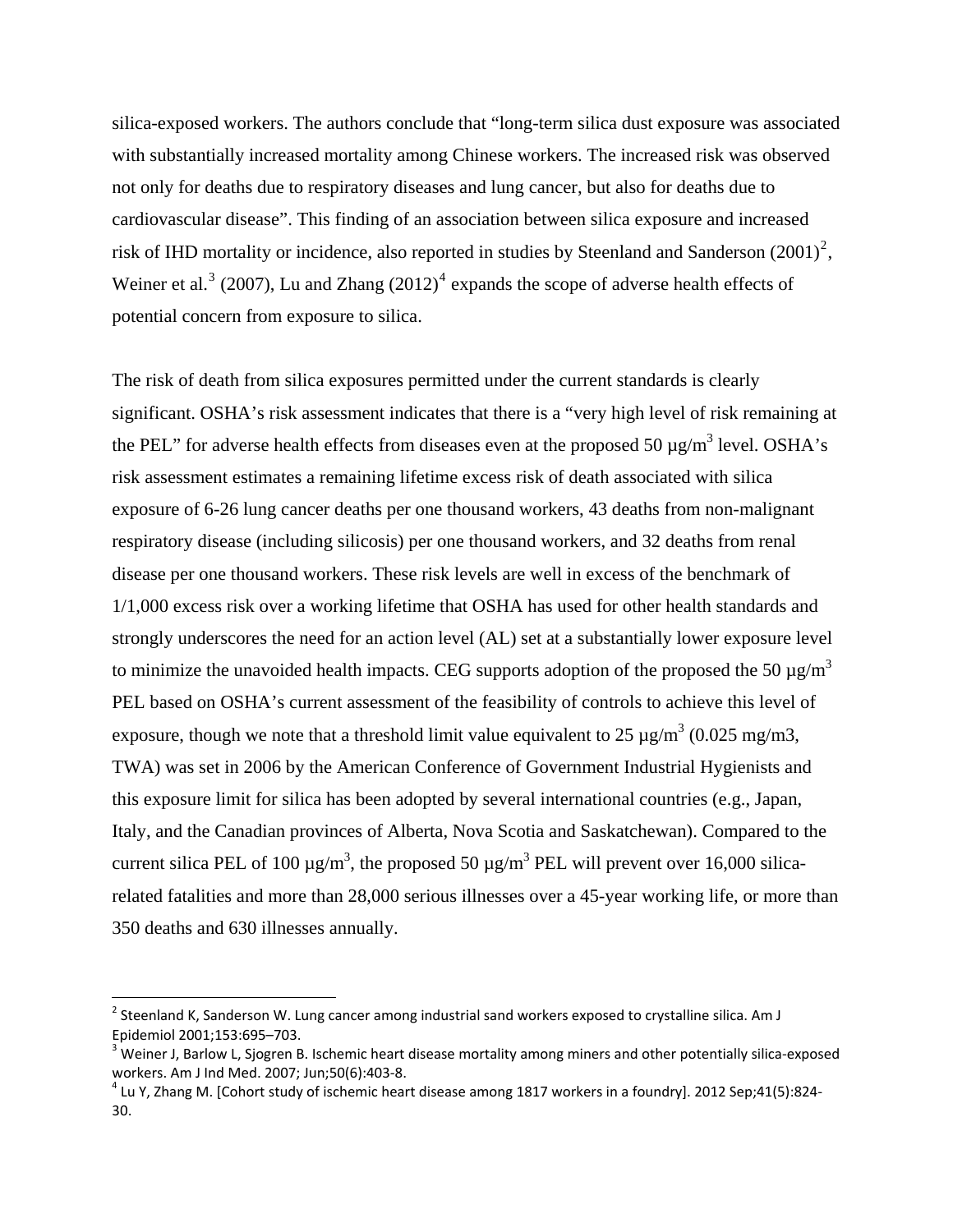CEG also supports OSHA's proposal to set an action level for silica exposure at 25  $\mu$ g/m<sup>3</sup>. For workers employed in general industry, exposure to silica that exceeds the AL, rather than the PEL as proposed, for 30 or more days a year should trigger the rule's medical surveillance provisions. As noted in the written comments submitted by the AFL-CIO, requiring medical surveillance based on exceedances of the AL is consistent with OSHA standards for several other toxic chemicals and materials. CEG supports the recommendation from the American Public Health Association that medical surveillance be conducted at least every three years subsequent to an initial examination conducted within  $12 - 18$  months of the baseline examination, with the clarification that workers are able to request to see a clinician at an earlier interval if there is a concern about shortness of breath, excessive exposure levels, or their ability to use respiratory protection.

We also support periodic exposure monitoring for the general industry categories when silica exposures are at or above the action level, with more frequent assessments required if exposures exceed the PEL. Since the rationale for OSHA's selection of 50  $\mu$ g/m<sup>3</sup> as the PEL for all affected industries is not based on a level that eliminates significant risk but rather on the feasibility of engineering controls and work practices, CEG recommends that OSHA require reporting of results from the exposure monitoring required when silica exposures are at or above an action level (AL) of 25 ug/m<sup>3</sup> to provide information regarding the ability of controls to reduce exposures below the proposed PEL.

CEG strongly supports a compliance approach for the silica standard based on OSHA's and the industrial hygiene field's longstanding concept of a hierarchy of controls that requires that exposures be reduced primarily through the use of engineering and work practice controls unless the employer can demonstrate that such controls are not feasible. Where engineering and work practices controls are not sufficient to reduce exposures to or below the PEL, the employer is still required to implement feasible controls, supplemented by respiratory protection to comply with the PEL. Limiting exposure to silica at it source through engineering and work practice controls not only protects workers directly involved in the dust-generating operation, but also serves to limit exposures to other workers and the public.